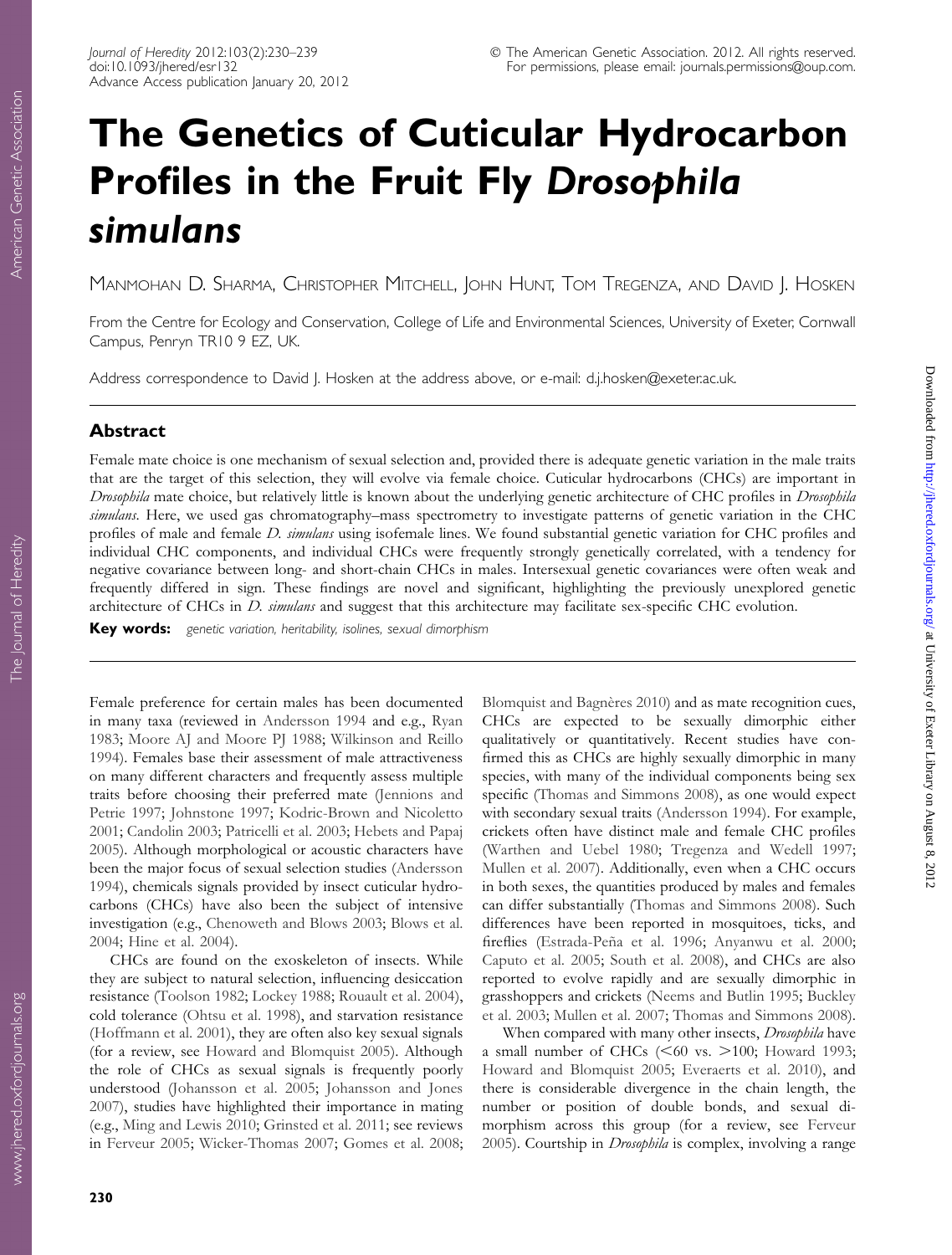Sharma et al. • The Genetics of Drosophila Cuticular Hydrocarbon Profiles

of visual, acoustic, gustatory, and chemical cues ([Ewing](#page-8-0) [1983;](#page-8-0) [O'Dell 2006](#page-9-0); Stoop and Arthur 2009), and CHCs play an important role in courtship (Savarit et al. 1999). Furthermore, specific CHCs have been linked to courtship behaviors. For example, 5-Tricosene inhibits male courtship ([Ferveur and Sureau 1996](#page-8-0); [Greenspan and Ferveur 2000\)](#page-8-0), and 7-Tricosene not only inhibits male courtship ([Jallon](#page-8-0) [1984;](#page-8-0) [Ferveur and Sureau 1996](#page-8-0); [Lacaille et al. 2007\)](#page-8-0) but also enhances female receptivity [\(Grillet et al. 2006](#page-8-0)). Additionally, 7-Pentacosene and 9-Pentacosene act synergistically to stimulate copulation attempts [\(Ferveur and Sureau 1996;](#page-8-0) Siwicki et al. 2005), and 7-Pentacosene also stimulates male courtship along with 7,11-dienes ([Ferveur 1997\)](#page-8-0). Despite such direct functional associations being noted for individual CHCs, it is important to note that only focusing on individual components may not provide complete understanding of CHC function given the complex multidimensional nature of CHC profiles and an absence of a full understanding of the genetic architecture of CHCs.

Recent studies have reported substantial genetic variation in *Drosophila* CHCs (e.g., [Foley et al. 2007\)](#page-8-0), whereas others find that the majority of this genetic variation is not available for selection due to its orientation relative to the direction of sexual selection (e.g., [Blows](#page-7-0) [et al. 2004](#page-7-0); [Hine et al. 2004;](#page-8-0) [Van Homrigh et al. 2007\)](#page-9-0). More recently, [McGuigan and Blows \(2009\)](#page-9-0) investigated standing genetic variance underlying high and low fitness Drosophila bunnanda phenotypes and found substantial genetic variation in low but not in high fitness males. However, most studies exploring genetic variation and sexual dimorphism in *Drosophila* CHCs are restricted to the Hawaiian radiation ([Alves et al. 2010\)](#page-7-0), *D. melanogaster* (e.g., [Antony and Jallon 1982](#page-7-0); [Jallon 1984](#page-8-0); [Foley et al. 2007\)](#page-8-0), D. serrata ([Chenoweth and Blows 2003;](#page-7-0) [Hine et al. 2004](#page-8-0)), or D. virilis [\(Bartelt et al. 1986\)](#page-7-0). In contrast, D. simulans CHCs remain relatively unexplored in the sexual selection literature, in spite of recent focus on sexual selection in this species (e.g., [Taylor et al. 2007](#page-9-0), [2009,](#page-9-0) [2010;](#page-9-0) [Hosken](#page-8-0) [et al. 2008;](#page-8-0) [Sharma et al. 2010,](#page-9-0) [2011\)](#page-9-0).

Here, we use 6 isofemale lines that have been employed in previous sexual selection investigations to investigate the genetic architecture of CHC profiles in *D. simulans*. [Sharma](#page-9-0) [et al. \(2010\)](#page-9-0) have shown that these isolines harbor significant genetic variation for male attractiveness, implying there is genetic variation for CHCs in these lines, whereas [Taylor et al.](#page-9-0) [\(2007\)](#page-9-0) have shown that male attractiveness is heritable. Additionally, CHCs are under sexual selection ([Sharma et al.](#page-9-0) [2011\)](#page-9-0), and quantitative sexual dimorphism has been reported in *D. simulans* CHC peaks [\(Ferveur and Cobb 2010](#page-8-0)).

### Materials and Methods

#### Fly Stocks

We used 6 *Drosophila simulans* isolines, randomly chosen from 20 supplied by the Centre for Environmental Stress and Adaptation Research, La Trobe University, Australia. These isolines were collected in 2004 and have been maintained in multiple vials at a density  $>50$  pairs per vial since then. To test if using 6 isolines captured most of the population variation (for any given trait), we ran a simulation assuming normally distributed (with a mean of 16 and standard deviation of 5) trait values in the source population with individuals (lines) being randomly sampled from this distribution. We ran 1000 iterations drawing 6 random samples from this normal distribution each time. We then compared the means of these 1000 samples and found that 80% of values fell within the range of  $16 \pm 6.35$ , suggesting that the 6 isolines we used here captured about 80% of the range of the underlying population.

All flies were reared on "Drosophila quick mix medium" (supplied by Blades Biological, Edenbridge, Kent, UK) at 25 °C and a 12:12 h light:dark cycle. Food was provided in excess so that differential larval competition was minimized. Subsequent housing conditions followed this regime unless stated otherwise. We collected 8 virgin males and females within 8 h of eclosion from each isoline and housed them individually to prevent social interactions from altering CHC profiles (e.g., [Kent et al. 2008;](#page-8-0) [Krupp et al. 2008](#page-8-0); [Thomas](#page-9-0) [and Simmons 2011](#page-9-0)). Assuming that visual stimuli could potentially trigger CHC profile changes, we isolated housing vials with translucent polypropylene partitions that allow light passage but blur images sufficiently to prevent recognition. Individuals were processed for CHC extraction when they were 3 days old as adult CHC profiles are completely developed by this time [\(Antony and Jallon](#page-7-0) [1981\)](#page-7-0).

#### Hydrocarbon Extraction

To quantify CHCs, individual flies were soaked in 50 µl Hexane containing 100 ng of Pentadecane as an internal standard. Pentadecane has widely been used as an internal standard, and it was also our choice because it is an inert hydrocarbon and its retention time did not overlap with any of the other hydrocarbons in our samples. After 4 min of soaking, vials were vortexed for 60 s to maximize extraction. A  $1 \mu l$  sample of each fly extract was then injected into a gas chromatograph–mass spectrometer (GC-MS) (Agilent 7890A GC coupled with an Agilent 5975B MS) operating in pulsed splitless mode and fitted with a DB-1ms column (340 °C: 30 m  $\times$  250 µm  $\times$  0.25 lm) (J&W 122-0132 by J&W Scientific, Folsom, CA) using Helium as a carrier gas. Extract separation parameters were initially optimized and we chose to use a column temperature profile in which the analysis began at a temperature of 70  $^{\circ}$ C for 1 min and then rose by 20  $\mathrm{^{\circ}C/min}$  to 240  $\mathrm{^{\circ}C}$  followed by a 4  $\mathrm{^{\circ}C/min}$  rise to 320  $\mathrm{^{\circ}C}$ . The inlet and the transfer line from the GC to the MS were set at 250 °C. Chromatograms were acquired and analyzed using MSD Chemstation software version E.02.00.493 (Agilent, Foster City, CA).

We analyzed extracts derived from 96 flies (8 individual males and females from each of the 6 isolines), along with Pentadecane control standards that were loaded at the start and end of each run to check for contamination. CHC peaks

Downloaded from <http://jhered.oxfordjournals.org/> at University of Exeter Library on August 8, 2012

Downloaded from http://jhered.oxfordjournals.org/ at University of Exeter Library on August 8, 2012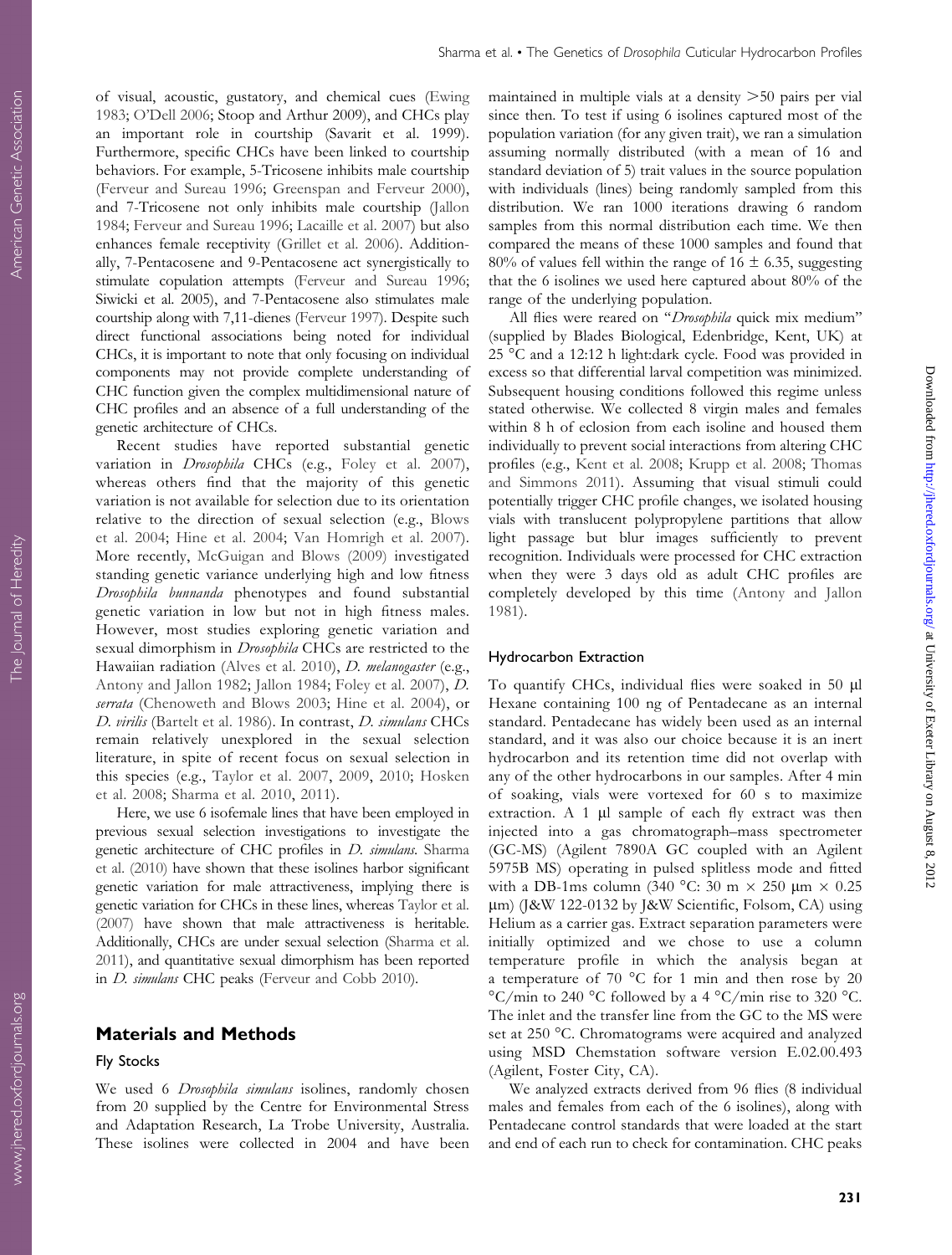<span id="page-2-0"></span>were labeled by peak number, which corresponded to their retention times on the GC (see Figure 1a,b; [Table 1\)](#page-3-0). In total, 18 unique CHC peaks were identified and the areas under these peaks were quantified and expressed as proportional values after dividing by the Pentadecane standard (peak 1). Use of the internal standard in calculating proportions eliminates the problems of unit-sum-constraints faced when proportions are calculated relative to the sum of all peaks. To ensure multivariate normality, we  $log_{10}$ transformed our data prior to analysis.

### Statistical Analysis

Drosophila hydrocarbons are known to show variation in the overall CHC composition or ''blend,'' and also in the absolute amounts of individual components [\(Luyten 1982;](#page-8-0)



Figure 1. Typical GC profile for male (a) and female (b) *Drosophila simulans*. The  $x$  axis shows the retention time and the y axis the response from the ionization detector. Peak numbers are indicated (2–19; for details, see [Table 1\)](#page-3-0). Note that peak 1 (the standard) has been left out to improve visibility of other peaks.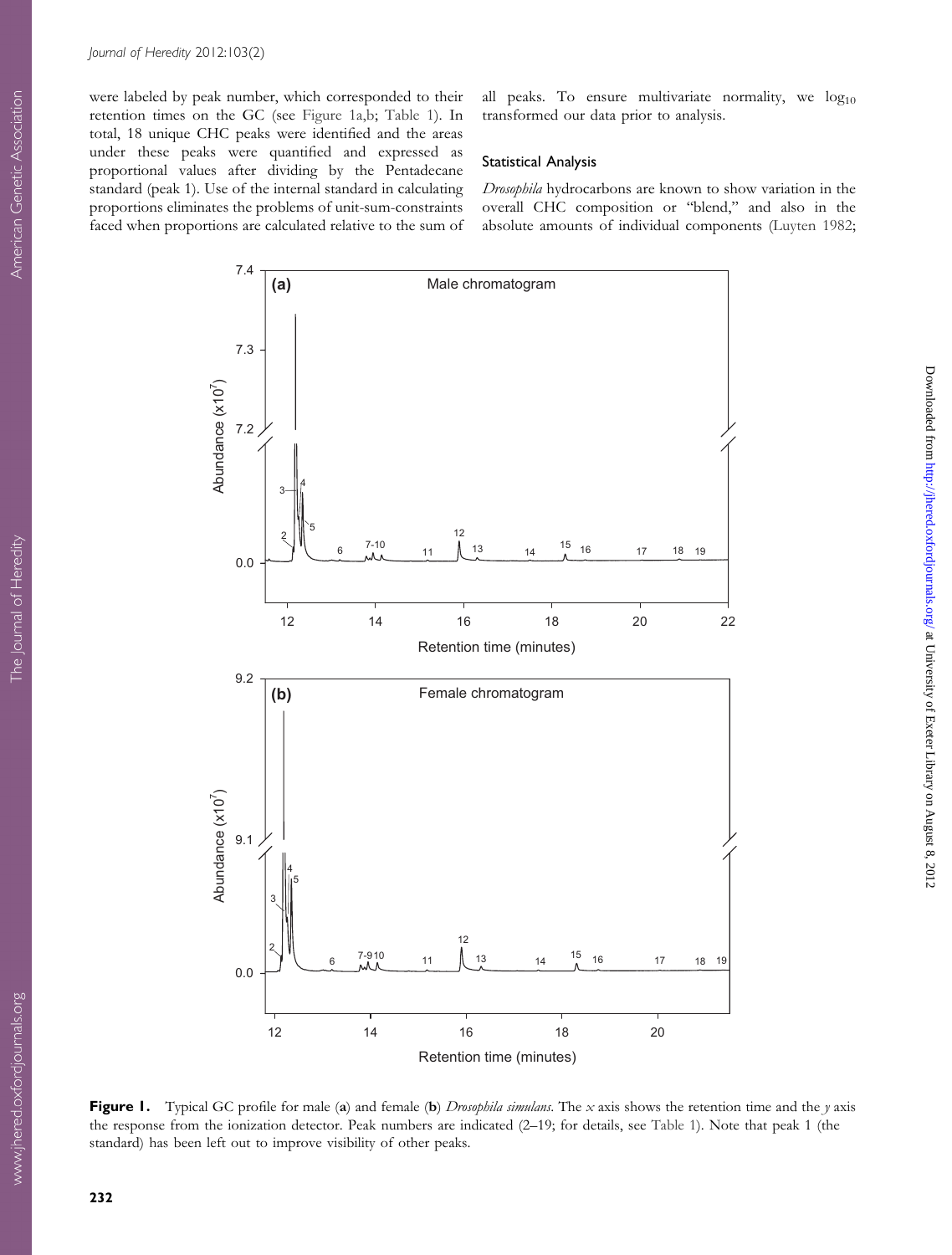<span id="page-3-0"></span>

| <b>Table I</b> Mean relative contribution of the 18 CHC compounds identified on <i>Drosophila simulans</i> and their retention times (RT), names, |  |  |  |  |
|---------------------------------------------------------------------------------------------------------------------------------------------------|--|--|--|--|
| formula, and molecular weights (MW)                                                                                                               |  |  |  |  |

|                            | Peak              | RT.   | Formula                         | <b>MW</b> | Male  |       | Female |           |
|----------------------------|-------------------|-------|---------------------------------|-----------|-------|-------|--------|-----------|
| Name                       |                   |       |                                 |           | Mean  | SE.   | Mean   | <b>SE</b> |
| Pentadecane ISTD           | CHC <sub>1</sub>  | 7.54  | C <sub>15</sub> H <sub>32</sub> | 212       |       |       |        |           |
| 9-Tricosene $a$            | CHC <sub>2</sub>  | 12.13 | C <sub>23</sub> H <sub>46</sub> | 322       | 0.099 | 0.012 | 0.092  | 0.006     |
| 7-Tricosene                | CHC <sub>3</sub>  | 12.19 | C23H46                          | 322       | 4.101 | 0.394 | 4.608  | 0.269     |
| 5-Tricosene <sup>a</sup>   | CHC <sub>4</sub>  | 12.26 | C <sub>23</sub> H <sub>46</sub> | 322       | 0.483 | 0.038 | 0.534  | 0.025     |
| Tricosane                  | CHC <sub>5</sub>  | 12.35 | C23H48                          | 324       | 1.080 | 0.084 | 1.181  | 0.061     |
| Branched alkane            | CHC <sub>6</sub>  | 13.20 | C24H50                          | 338       | 0.015 | 0.001 | 0.015  | 0.001     |
| Branched alkane            | CHC7              | 13.79 | C <sub>25</sub> H <sub>52</sub> | 352       | 0.074 | 0.011 | 0.061  | 0.006     |
| 9-Pentacosene <sup>a</sup> | CHC <sub>8</sub>  | 13.88 | C25H50                          | 350       | 0.035 | 0.004 | 0.030  | 0.002     |
| 7-Pentacosene <sup>a</sup> | CHC <sub>9</sub>  | 13.95 | C <sub>25</sub> H <sub>50</sub> | 350       | 0.100 | 0.010 | 0.099  | 0.006     |
| 5-Pentacosane <sup>a</sup> | CHC <sub>10</sub> | 14.14 | C <sub>25</sub> H <sub>52</sub> | 352       | 0.085 | 0.009 | 0.098  | 0.009     |
| Alkane                     | CHC11             | 15.19 |                                 |           | 0.012 | 0.001 | 0.013  | 0.001     |
| Branched alkane            | CHC <sub>12</sub> | 15.91 | C <sub>27</sub> H <sub>56</sub> | 380       | 0.397 | 0.045 | 0.297  | 0.030     |
| Heptacosane                | CHC13             | 16.31 | C27H56                          | 380       | 0.044 | 0.011 | 0.046  | 0.005     |
| Alkane                     | CHC14             | 17.50 |                                 |           | 0.010 | 0.001 | 0.011  | 0.001     |
| Branched alkane            | CHC <sub>15</sub> | 18.30 | C29H60                          | 408       | 0.079 | 0.008 | 0.098  | 0.013     |
| Alkane <sup>b</sup>        | CHC <sub>16</sub> | 18.76 | $C29H60^b$                      | 408       | 0.010 | 0.001 | 0.012  | 0.001     |
| Alkane <sup>b</sup>        | CHC17             | 20.05 | $C30H62^b$                      | 422       | 0.006 | 0.001 | 0.005  | 0.001     |
| Alkane <sup>b</sup>        | CHC18             | 20.88 | $C31H64^b$                      | 436       | 0.011 | 0.003 | 0.008  | 0.001     |
| Alkane <sup>b</sup>        | CHC19             | 21.35 | $C31H64^b$                      | 436       | 0.004 | 0.000 | 0.003  | 0.000     |

<sup>a</sup> Most likely candidates but require verification and thus these isomers of Tricosene and Pentacosene are not mentioned individually in the text.

 $\frac{b}{b}$  Trace levels therefore identification is tentative.

[Jallon 1984](#page-8-0); [Ferveur and Jallon 1996\)](#page-8-0). We therefore analyzed and interpreted our data in 2 ways, first by examining the overall CHC composition and then looking at individual components. We used principal component analysis (PCA) to reduce the dimensionality of the CHC profile because, otherwise, we would have too many dependent variables and too few degrees of freedom. As PCA summarizes a pattern of correlation among variables, it may be possible to interpret the resulting components in terms of a functional hypotheses ([Moore 1997\)](#page-9-0). Furthermore, PC scores can then be utilized in additional analysis. Note that PC scores describe different and independent aspects of underlying variation as the PCs are orthogonal to each other [\(Tabachnick and Fidell 1989\)](#page-9-0).

All statistical analyses were performed with PASW (version 18) unless stated otherwise. PCA was performed and the PCs with eigenvalues greater than 1 [\(Norman and](#page-9-0) [Streiner 2008\)](#page-9-0) were then examined with a multivariate analysis of variance. Isoline and sex were included as main (fixed) effects in the model, and 3 PCs were entered as dependent variables.

We also estimated the heritability of CHCs for both males and females as well as the genetic correlations between CHCs both within and across the sexes. These were estimated in 2 ways. First, by using the PC scores to provide estimates for the CHC blends and then by using the individual log<sub>10</sub> CHC proportions. In both instances, heritability was estimated as the coefficient of intraclass correlation (t) [\(Hoffmann and Parsons 1988;](#page-8-0) [David et al.](#page-8-0) [2005\)](#page-8-0) as:

$$
t = \frac{V\mathbf{b} - V\mathbf{w}/n}{V\mathbf{b} + (n-1)V\mathbf{w}/n} = \frac{nV\mathbf{b} - V\mathbf{w}}{nV\mathbf{b} + (n-1)V\mathbf{w}}.
$$

Here, *n* is the number of lines, and  $V<sub>b</sub>$  and  $V<sub>w</sub>$  are the between-line and within-line variance components, respectively, estimated directly from an ANOVA including line as the main effect. The standard error of the intraclass correlation (SE $(t)$ ) was calculated according to [Becker](#page-7-0) [\(1984\)](#page-7-0) as (here  $k$  is the number of individuals sampled within each line):

$$
SE(t) = \sqrt{\frac{2(1-t)^2[1+(k-1)t]^2}{k(k-1)(n-1)}}.
$$

Genetic correlations (and their SEs) for CHC peaks within and between sexes were estimated using the jackknife method of [Roff and Preziosi \(1994\)](#page-9-0). In short, this procedure first estimates the genetic correlation between 2 traits using mean estimates for each line ([Via](#page-9-0) [1984](#page-9-0); [Gibert et al. 1998\)](#page-8-0). A sequence of  $N$  pseudo-values is then computed by dropping each of the lines in turn and estimating the resulting correlations and using the formula:

$$
S_{N,i} = N r_N - (N - 1) r_{N-1,i},
$$

where  $S_{N,i}$  is the i<sup>th</sup> pseudo-value,  $r_N$  is the genetic correlation estimated using the means of all N inbred lines, and  $r_{N-1,i}$  is the genetic correlation obtained by dropping the *i*<sup>th</sup> inbred line alone [\(Roff and Preziosi 1994](#page-9-0)). The jacknife estimate of the genetic correlation  $(r_j)$  is then simply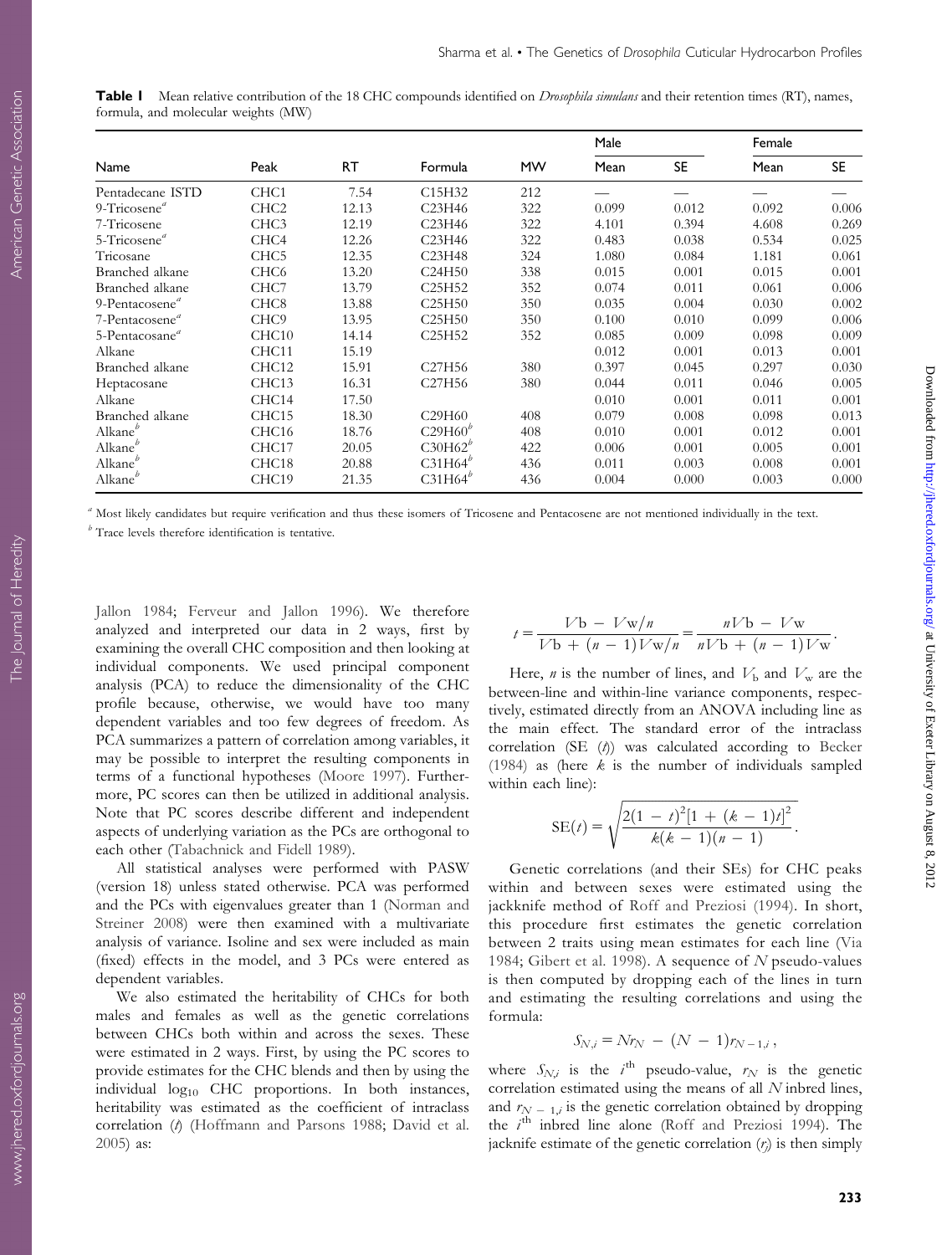Journal of Heredity 2012:103(2)

the mean of the pseudo-values, and an estimate of the SE is given by:

SE = 
$$
\frac{\sum_{i=1}^{i=N} (S_{N,i} - r_i)^2}{N(N-1)}.
$$

Using simulation models, [Roff and Preziosi \(1994\)](#page-9-0) showed that this jacknife approach provides better genetic estimates than those based on conventional inbred line means when the number of inbred lines contained in the analysis is small  $(<20$  lines), as occurs in our study. It is important to note that estimates of genetic (co)variance from inbred lines contain variance due to dominance and/ or epistasis and therefore should be considered broad-sense estimates ([Falconer and Mackay 1996\)](#page-8-0).

We then examined the male and female genetic correlation matrices (obtained via the PC scores and those obtained from individual CHC components) for information concerning the relatedness of CHC traits (sensu [Cheverud 1988\)](#page-7-0), looking for highly (genetically) related PCs or CHC peaks, which are likely to coevolve ([Lande 1980;](#page-8-0) [Cheverud 1988\)](#page-7-0). The overall integration of the male and female genetic correlation  $(r_G)$ matrices was assessed by using Mantel's randomization test ([Mantel 1967](#page-9-0)) with ZT [\(Bonnet and Van De Peer 2002](#page-7-0)) and was based on 10 000 randomizations. Here, the observed matrix correlation is compared with an empirically derived distribution of matrix correlations and the proportion of randomly permuted matrix correlations exceeding the observed one gives an estimate of the probability of obtaining a matrix correlation greater than the observed one by chance. If the probability is low ( $P < 0.05$ ), then the matrices are more similar than by chance alone. Note that a significant association would indicate that the intrasexual genetic correlations vary in similar directions and not that the values of any elements are identical in magnitude.

Additionally, we calculated the average absolute values of the correlations in each matrix along with the average disparity between the 2 matrices. In brief, we summed the absolute values of all off-diagonal correlations and divided by the number of correlation pairs to arrive at the average absolute value of correlation.

$$
\bar{X} = \frac{\sum |r_{ij}|}{n} \quad \text{for } i \neq j,
$$

where  $r_{i,j}$  refers to the correlation between characters i and j, and  $n$  is the number of correlation pairs. The average disparity between corresponding male and female genetic correlation matrices was determined by averaging the absolute values of differences between correlation pairs.

$$
D = \frac{\sum |r_{\text{MG},i,j} - r_{\text{FG},i,j}|}{n} \quad \text{for } i \neq j,
$$

where  $r_{\text{MG},i,j}$  and  $r_{\text{FG},i,j}$  refer to male and female genetic correlations between characters  $i$  and  $j$ , and  $n$  is the total number of correlation pairs ([Willis et al. 1991](#page-9-0); [Roff 1995;](#page-9-0) [Waitt and Levin 1998\)](#page-9-0). D indicates the overall difference in the magnitude of association between the matrices, whereas the average absolute correlation values indicate the overall size of correlation within each matrix.

#### Results

Analysis of mass spectra and the retention times allowed us to distinguish 18 CHC peaks, most of which have previously been identified in *Drosophila* (e.g., [Everaerts et al. 2010\)](#page-8-0). Some peaks (see footnote of [Table 1](#page-3-0)) were eluted in trace levels, and their identification is tentative. All 18 CHC peaks were shared by male and female *D. simulans* (see [Figure](#page-2-0) [1a,b\)](#page-2-0). No qualitative differences were found between isolines or sexes (i.e., no sex-specific CHC components were detected). However, we did find evidence of quantitative differences both between isolines and sexes (i.e., the same CHC components were expressed to different degrees in the sexes; [Table 1\)](#page-3-0).

PCA of the individual CHC components returned 3 PCs that had eigenvalues greater than 1, and these collectively explained 81% of the variance in CHC composition ([Supplementary Table 1\)](http://www.jhered.oxfordjournals.org/lookup/suppl/doi:10.1093/jhered/esr132/-/DC1). Correlations between the individual CHC components and the derived PC scores (factor loadings in [Supplementary Table 1](http://www.jhered.oxfordjournals.org/lookup/suppl/doi:10.1093/jhered/esr132/-/DC1)) were used to examine the CHC components that contributed the most to each PC. All factor loadings greater than 0.3 were interpreted as biologically important ([Tabachnick and Fidell](#page-9-0) [1989\)](#page-9-0). PC1 was weighted positively by peaks 2–13 (Tricosene, Tricosane, branched alkanes, Pentacosene, Pentacosane, and Heptacosane) and negatively by peak 18 (alkane). PC2 was weighted negatively by peak 4 and positively by peaks 6, 11, and 13–19 (Tricosene, branched alkane, alkane, Heptacosane, etc.) and PC3 positively by peaks 13, 15, and 18 and negatively by peak 19 (Heptacosane, branched alkane, and alkanes). Thus, PC1 largely described the content of shorter chain CHCs (plus a trade-off with a single longer chain component), whereas PC2 largely describes longer chain CHCs (and one trade-off with a Tricosene), and PC3 described trade-offs within the longer chained hydrocarbons.

Downloaded from <http://jhered.oxfordjournals.org/> at University of Exeter Library on August 8, 2012

Downloaded from http://jhered.oxfordjournals.org/ at University of Exeter Library on August 8, 2012

Multivariate analysis of the PC scores using isoline and sex as fixed factors and the 3 PC scores as dependent variables indicated isoline (Wilk's  $\lambda = 0.224; F_{15,227} = 10.87;$  $P \, \leq \, 0.001$ ), sex (Wilk's  $\lambda = 0.898; F_{3,82} = 3.096;$  $P \leq 0.031$ , and their interaction (Wilk's  $\lambda = 0.475$ ;  $F_{15,226,767} = 4.68; P \le 0.001$  all significantly influenced the multivariate combination of PCs. Post hoc univariate analyses indicated that the isolines effect was driven by PC1 ( $F_{5,84} = 8.47$ ;  $P < 0.001$ ) and PC3 ( $F_{5,84} = 15.08$ ;  $P < 0.001$ ). The same PCs were also responsible for the sex (PC1,  $F_{5,84} = 5.3; P \lt 0.02; PC3, F_{5,84} = 5.99; P \lt 0.02$ ) and the interaction effect (PC1,  $F_{5,84} = 11.38; P \le 0.001;$ PC3,  $F_{5,84} = 2.95$ ;  $P < 0.02$ ; [Figure 2a,b\)](#page-5-0). PC2 was not significantly influenced by any factor or interaction (all  $P > 0.05$ ).

Sexes differed in the heritability estimates  $(t)$  calculated for the overall CHC blends (based on PC scores), but both PC1 and PC3 were heritable in males and females, whereas PC2 was not heritable in either sex ([Supplementary Table 2\)](http://www.jhered.oxfordjournals.org/lookup/suppl/doi:10.1093/jhered/esr132/-/DC1). Heritability estimates based on the individual CHC components show that peaks 11, 13, 14, 16, 17, and 19 were not heritable in males and peaks 6, 11, 14, 17, and 19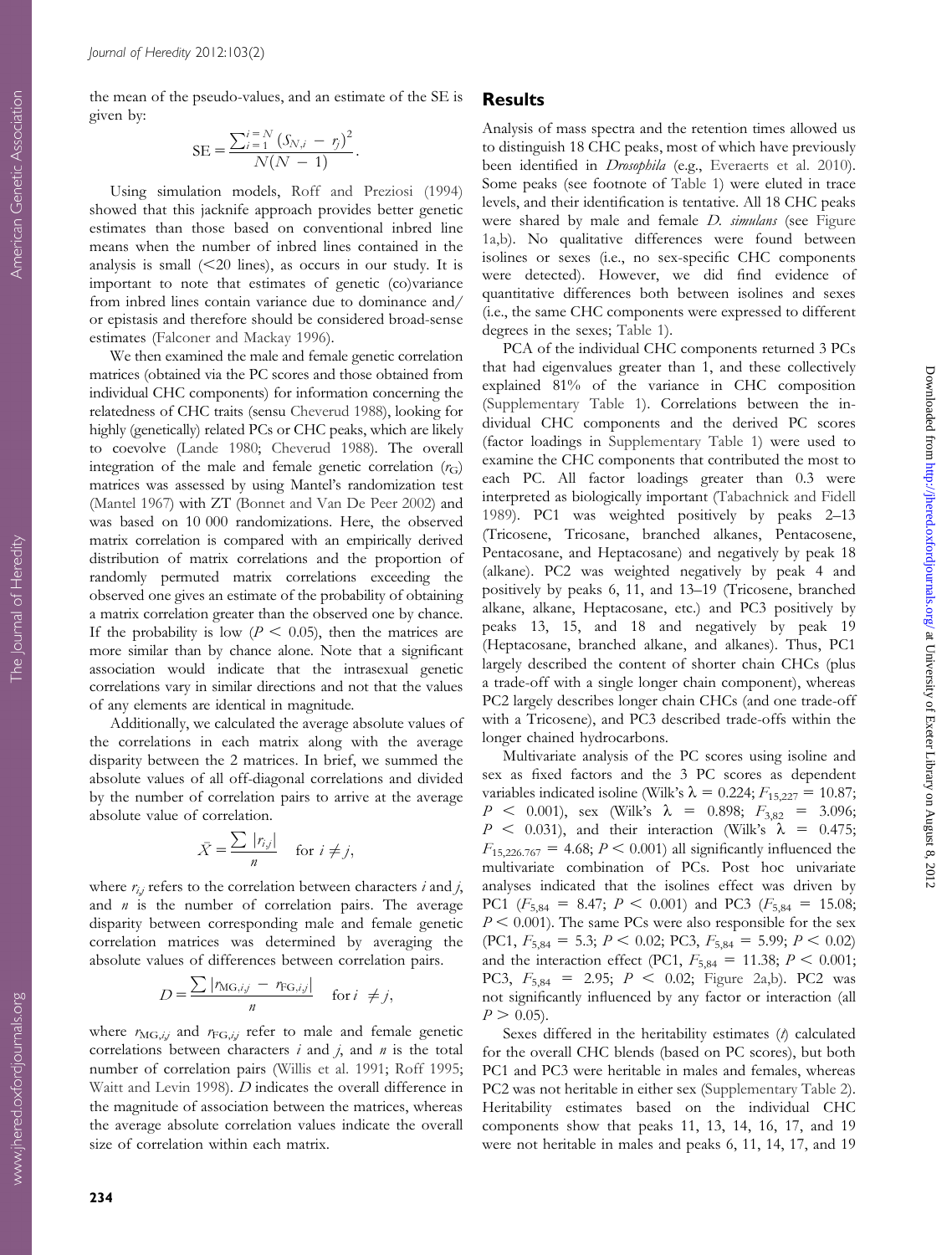<span id="page-5-0"></span>

Figure 2. The isofemale line by sex interaction for principle components describing CHC blends. (a) Shows the isoline-bysex interaction for PC1 and (b) the isoline-by-sex interaction for PC3.

were not heritable in females [\(Supplementary Table 3\)](http://www.jhered.oxfordjournals.org/lookup/suppl/doi:10.1093/jhered/esr132/-/DC1). Genetic correlations for individual hydrocarbon peaks within each sex indicated that the average correlation within the male matrix was 0.177 [\(Supplementary Table 4](http://www.jhered.oxfordjournals.org/lookup/suppl/doi:10.1093/jhered/esr132/-/DC1)). The overall magnitude of genetic correlation, as measured by the average absolute value of correlations, had a value of 0.740 for males. For females, the genetic correlation matrix had an average correlation of 0.251 [\(Supplementary Table 4](http://www.jhered.oxfordjournals.org/lookup/suppl/doi:10.1093/jhered/esr132/-/DC1)). In this case, the average absolute value of the correlation was 0.92.

Intersexual genetic correlations (estimated on PC scores) were both positive and negative in sign [\(Supplementary](http://www.jhered.oxfordjournals.org/lookup/suppl/doi:10.1093/jhered/esr132/-/DC1) [Table 5\)](http://www.jhered.oxfordjournals.org/lookup/suppl/doi:10.1093/jhered/esr132/-/DC1), and a similar trend was seen when genetic correlations were calculated for the individual peaks ([Supplementary Table 6\)](http://www.jhered.oxfordjournals.org/lookup/suppl/doi:10.1093/jhered/esr132/-/DC1). However, many of the correlations for individual peaks were low (42% were less than 0.5), which indicates the sexual dimorphism for CHCs is in a relatively advanced stage ([Lande 1980\)](#page-8-0). Furthermore, most of the correlations above 0.5 were negative: In fact, 66% of all the intersexual correlations were negative. Mantel's test indicated that the matrix describing male CHCs significantly differed from the one that described females ( $\rho < 0.001$ ;  $P = 0.54$ .

Although the average absolute value of correlation gives an indication of the overall strength of the individual correlations within a matrix, it can obscure the actual disparity between corresponding individual male and female genetic correlations. A large positive matrix correlation would indicate that male and female correlations vary in similar directions, but it does not provide any information to confirm if the magnitudes of individual correlations are identical. Considering matrix correlations together with average Disparity (D) estimates helps resolve this issue. The average disparity between male and female correlation matrices was 0.362, indicating that the individual elements of the male and female matrices are very different from each other.

## **Discussion**

CHCs seem to play a major role in Dipteran mate choice and have been investigated thoroughly in several Drosophila species (e.g. [Hine et al. 2004;](#page-8-0) [Liimatainen and Jallon 2007;](#page-8-0) [Chenoweth et al. 2008](#page-7-0); [Alves et al. 2010;](#page-7-0) [Everaerts et al.](#page-8-0) [2010\)](#page-8-0). Relatively, less attention has been paid to  $D$ . simulans, despite recent investigations of sexual selection in this species and the differences between it and its more thoroughly studied sister species D. melanogaster ([Taylor](#page-9-0) [et al. 2007](#page-9-0); [Hosken et al. 2008;](#page-8-0) [Sharma et al. 2010\)](#page-9-0). Here, we used 6 isolines to investigate the quantitative genetics of CHCs in male and female *D. simulans*. We found significant genetic variation for CHCs, including heritable variation for some individual CHC components. We also found significant (positive and negative) intra- and intersexual genetic correlations for CHCs in our isolines, with the genetic architecture of female and male CHCs differing markedly. Our results also confirm that CHC profiles are quantitatively sexually dimorphic in this species.

Overall CHC blends and many of the individual CHC components were significantly heritable, and it is this genetic variation that is needed if CHCs are to evolve. Nevertheless, heritability estimates from isofemale lines are best derived within 5 generations of line establishment from the wild to avoid overestimation of parameter values [\(Hoffmann and](#page-8-0) [Parsons 1988\)](#page-8-0). Therefore, the exact heritability values presented here should be treated with caution, even though our estimates are based on the intraclass correlation coefficient t, which provides more realistic heritability estimates compared with conventional means [\(David et al.](#page-8-0) [2005\)](#page-8-0). Heritable variation in CHC profiles has been reported for a range of insects previously (e.g., [Chapman et al. 1995;](#page-7-0) [Thomas and Simmons 2009\)](#page-9-0). Our analyses also revealed significant sex by isoline interactions. This indicates the presence of sex-specific genetic variation in CHCs, which is

Downloaded from <http://jhered.oxfordjournals.org/> at University of Exeter Library on August 8, 2012

Downloaded from http://jhered.oxfordjournals.org/ at University of Exeter Library on August 8, 2012

235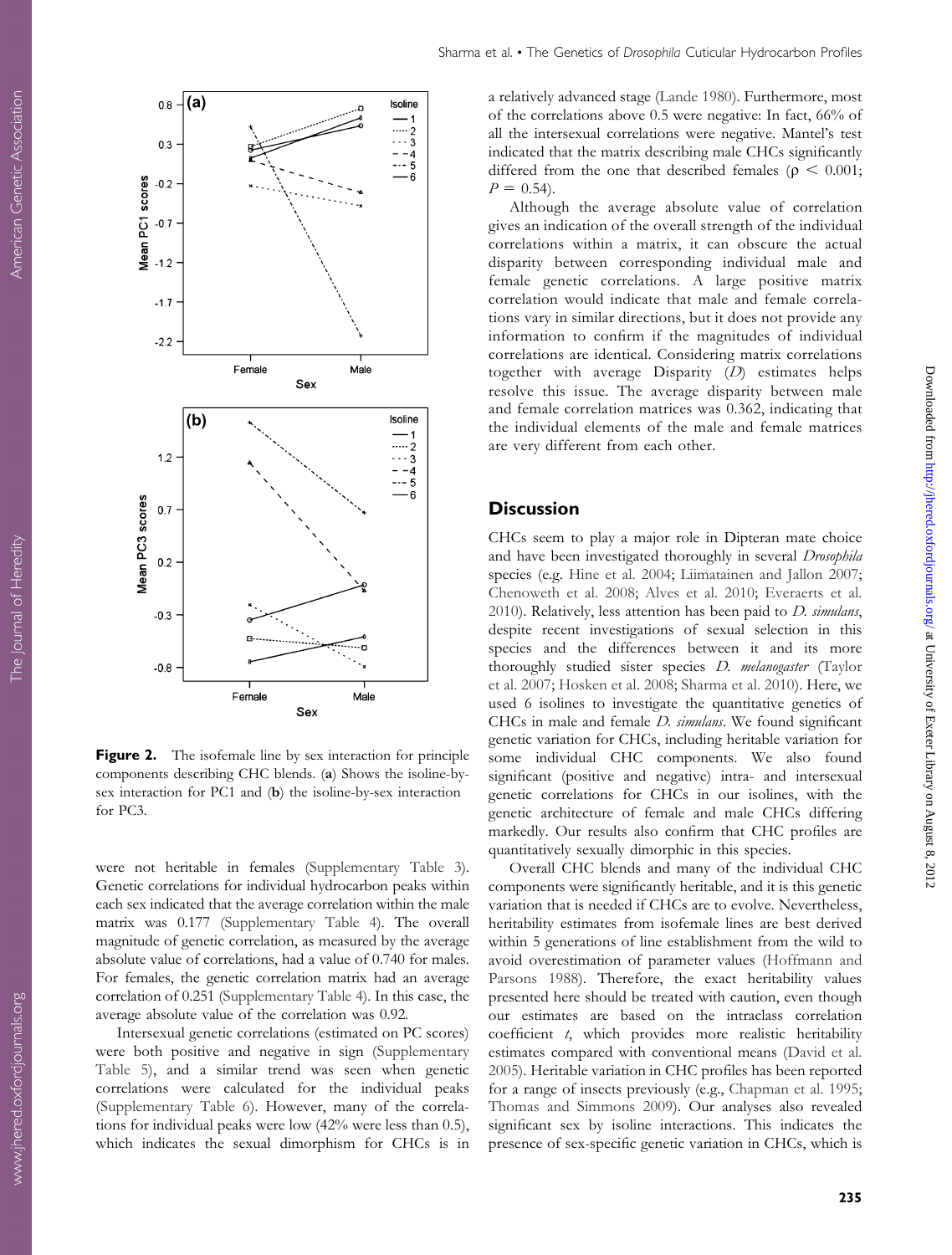reflected in the different heritabilities in the sexes. For example, peak 16 is significantly heritable in females but not males, whereas the converse is true of peak 6. Overall, our findings suggest that there is sufficient genetic variation present in this population for CHC profiles to evolve given appropriate selection. Consistent with this, CHC profiles evolve in a sex-specific manner when subject to natural selection and sexual selection [\(Sharma et al. 2011\)](#page-9-0).

In addition to estimating straight heritabilities, we also calculated the broad-sense genetic variance–covariance matrix  $(G)$  for  $D.$  simulans CHCs (not the narrow-sense additive genetic variance–covariance matrices), both within and across the sexes, and as expected from the differences noted in the variance estimates, the sexes also differed in their covariances (see [Supplementary Table 4](http://www.jhered.oxfordjournals.org/lookup/suppl/doi:10.1093/jhered/esr132/-/DC1)). [Cheverud](#page-7-0) [\(1984](#page-7-0), [1988\)](#page-7-0) suggested that G can be thought of as a measure of genetic constraints on evolution. Basically, the diagonal elements of G measure the short-term readiness of a character to respond to selection, and the off-diagonal elements measure how the evolution of one trait influences the coevolution of others.

Examination of the intrasexual G matrices indicates that many individual CHC peaks covary genetically with each other. CHC biosynthesis in *Drosophila* is considered to be a relatively simple system where genetic variants for CHC expression are expected to trade-off expression of one class of compounds for the others [\(Foley et al. 2007\)](#page-8-0). This is consistent with the many negative genetic correlations we see between CHCs, especially in males between longer and shorter chain CHCs. These negative intramale genetic correlations suggest that male genotypes that produce more shorter chained CHCs tend to produce less longer chained CHCs. In one way, this could be interpreted as indicating that genotypes best suited under natural selection—for example, long-chain CHCs tend to be involved in desiccation resistance [\(Rouault et al. 2004](#page-9-0))—are genotypes less likely to be favored under sexual selection where more volatile shorter chains are often more attractive ([Ferveur](#page-8-0) [and Cobb 2010\)](#page-8-0). If this is so for  $D$ . simulans, the  $G$  we estimated for males may prevent the emergence of a genotype that could excel under both natural and sexual selection. This is consistent with classical interpretations of sexual trait evolution: Natural selection opposes sexual selection ([Andersson 1994;](#page-7-0) [Hosken and House 2011\)](#page-8-0).

It is interesting, however, that comparison of G between the sexes indicates males and females do not face the same trade-offs as their intrasexual genetic architecture differs. As one example, females tend to have fewer strong negative correlations than males (10 vs. 28). If selection is ultimately responsible for the shape of G, this may reflect the fact that sexual selection is weaker on females, and they are typically viewed as being closer to naturally selected optima than males [\(Andersson 1994](#page-7-0); and see [Sharma et al. 2011\)](#page-9-0). That is, it is probably easier to optimize  $G$  for 1 (naturally selected) task than for 2 tasks (sexual and natural selection). In any case, the male/female difference can clearly be seen by considering any single CHC (more or less). For example, although 7-Tricosene (peak 3) is a major constituent of both

male and female CHC profiles in *D. simulans* (see [Luyten](#page-8-0) [1982;](#page-8-0) [Pechine et al. 1985](#page-9-0); [Ferveur and Jallon 1993\)](#page-8-0), females express higher levels of it ([Ferveur 1991](#page-8-0); and see [Table 1\)](#page-3-0). If we compare the G matrix values for male peak 3 with those for female peak 3, it is obvious that the intrasexual correlations for each sex vary (see [Supplementary Table 4](http://www.jhered.oxfordjournals.org/lookup/suppl/doi:10.1093/jhered/esr132/-/DC1)). Strong intrasexual genetic correlations imply that the individual CHC peaks are not independent of each other, but it does not imply anything about the plasticity of such correlations, as environmental fluctuations may alter their magnitude or sign.

A shared genetic architecture may also constrain the independent evolution of the sexes. This constraint usually manifests as strong intersexual genetic correlations  $(r_{\text{MF}}$ : [Lande 1980](#page-8-0); [Roff 1997](#page-9-0)). The magnitude of  $r_{\text{MF}}$  between homologous traits and the nature of selection on each sex could influence the evolution of sexual dimorphism [\(Lande](#page-8-0) [1980\)](#page-8-0). We found many positive and negative  $r_{\text{MF}}$  for D. simulans CHCs, but the average magnitude of these correlations is weak, suggesting sexual dimorphism in CHCs is at an advanced stage ([Lande 1980](#page-8-0)). Theoretically, the genetic architecture of traits under sexually antagonistic selection should evolve to minimize the genetic constraints on the independent evolution of the sexes, allowing the sexes to meet their sex-specific fitness optima [\(Lande 1980;](#page-8-0) [Rhen 2000;](#page-9-0) [Rice and Chippindale 2001;](#page-9-0) [Badyaev 2002;](#page-7-0) but see [Harano et al. 2010](#page-8-0)), and the intersexual covariances we find are largely consistent with this as most of them are below 50%. Nevertheless, the fact that we find correlations at all contrasts with findings from other Drosophila species (e.g., [Chenoweth and Blows 2003](#page-7-0)) and with CHC expression studies on mutant *D. melanogaster* ([Ferveur and](#page-8-0) [Jallon 1993;](#page-8-0) [Coyne et al. 1999;](#page-7-0) [Dallerac et al. 2000](#page-7-0); [Wicker-](#page-9-0)[Thomas and Jallon 2001](#page-9-0); [Fang et al. 2002\)](#page-8-0), which indicate trait expression may be under independent genetic control in the sexes (also see [Labeur et al. 2002;](#page-8-0) [Ferveur 2005\)](#page-8-0). However, in a recent meta-analysis, intersexual genetic correlations for homologous traits were predominantly large and positive [\(Poissant et al. 2010\)](#page-9-0). Our results also contrast with this, for although we do find some covariance between the sexes, associations are for the most part negative. Additionally, G for males and females significantly differ, which may facilitate sex-specific evolution of CHC profiles even when individual CHCs show strong intersexual covariance, and there is evidence for this as D. simulans CHCs do evolve in a sex-specific manner ([Sharma et al. 2011](#page-9-0)). However, our covariance estimates are based on broad-sense estimates of genetic variances because of the isoline approach we have employed, so additive covariances are likely to be even weaker, which may partly reconcile our findings with other Drosophila studies (e.g., [Chenoweth and Blows 2003](#page-7-0)). It is important to note that genotype  $\times$  environment interactions are also expected to influence  $r_{\text{MF}}$  estimates [\(Falconer and](#page-8-0) [Mackay 1996](#page-8-0); [Lyons et al. 1994;](#page-9-0) [Simons and Roff 1996\)](#page-9-0). This means CHCs may evolve in different ways under different environmental conditions (e.g., [Sharma et al. 2011\)](#page-9-0), further underlining the importance of genotype  $\times$  environment interactions in sexual selection [\(Ingleby et al. 2010\)](#page-8-0).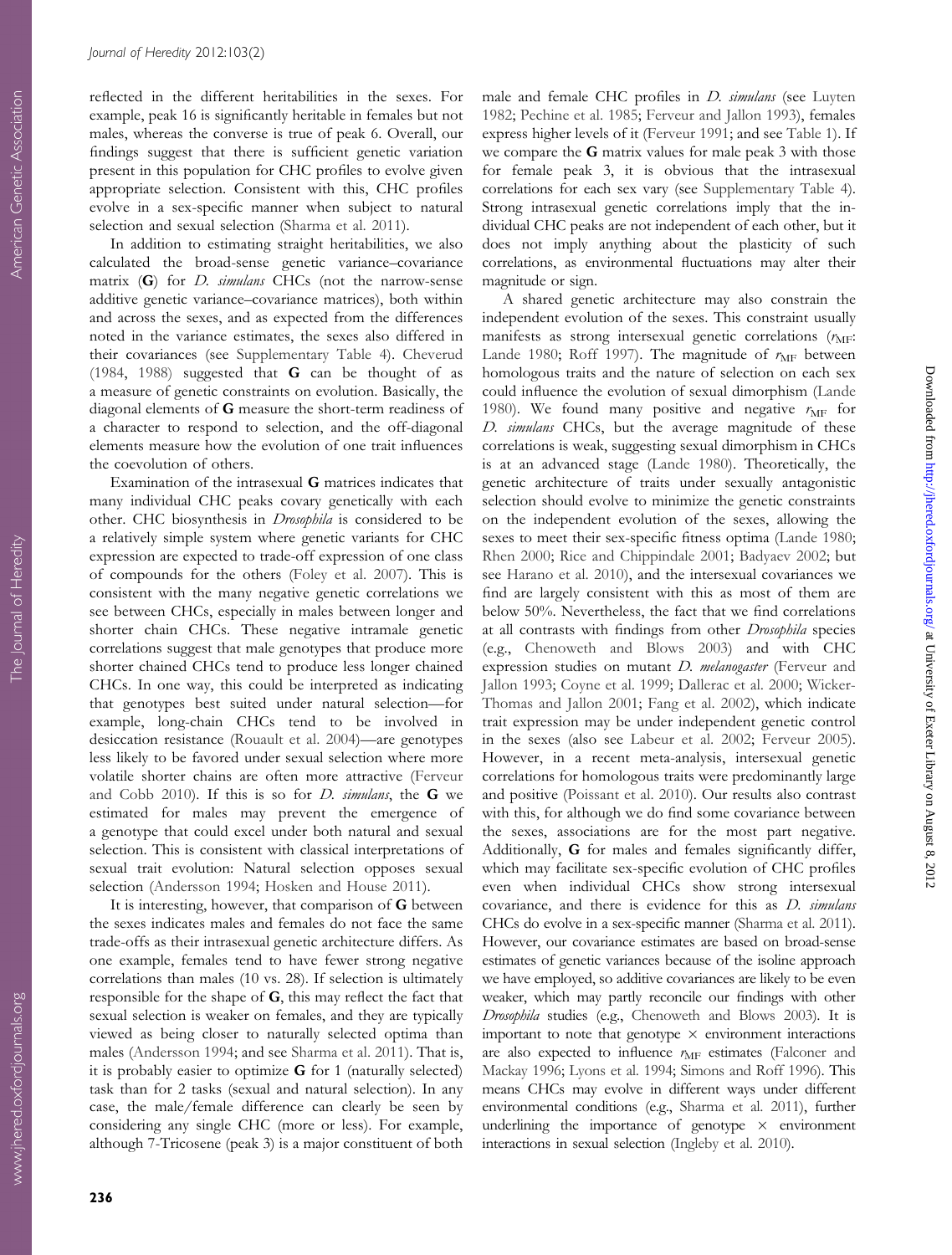<span id="page-7-0"></span>Our results are also consistent with previous work, suggesting that *D. simulans* is quantitatively sexually dimorphic in CHC profiles (Cobb and Jallon 1990; and see [Ferveur and Jallon 1996](#page-8-0)). Sexual dimorphism is common in sexually selected characters, with sexes often differing in size, shape, and degree of sexual trait exaggeration ([Darwin](#page-8-0) [1871;](#page-8-0) Andersson 1994). Examination of the male and female CHC chromatograms here reveals that all the peaks we detected are shared by the sexes but that sexes express different quantities for many of the shared peaks [\(Figure](#page-2-0) [1a,b\)](#page-2-0) (and see [Ferveur and Jallon 1993](#page-8-0); [Ferveur and Cobb](#page-8-0) [2010\)](#page-8-0). Given the multivariate nature of overall CHC profiles, even small differences in CHC production can dramatically alter CHC blends and influence behavioral responses during mate choice. Sexually antagonistic selection, where traits shared by males and females have a sex-specific fitness optima ([Rice and Chippindale 2001;](#page-9-0) Bonduriansky and Chenoweth 2009; [Hosken et al. 2009\)](#page-8-0), is considered to be an ultimate cause of sexual dimorphism. As stated above, we have some evidence for sex-specific CHC changes during experimental evolution, which is consistent with sex-specific fitness optima, but we currently do not know if this is due to sexually antagonistic selection in our experiments or sex differences in G.

Overall, our results indicate that *D. simulans* CHC sexual dimorphism is at an advanced stage, but there are still many significant intersexual genetic associations, many of them negative, and the genetic architecture of the CHCs differs between the sexes. Intersexual differences in the optimal CHC profiles are expected because the sexes invest differentially and differ in their reproductive roles, and hence, the direction of sexual and natural selection acting on specific traits should differ ([Johnstone et al. 1996;](#page-8-0) Bonduriansky 2001). Consistent with all of this, there are sex differences in the CHC evolution [\(Sharma et al. 2011;](#page-9-0) also see [Delcourt and Rundle 2011\)](#page-8-0). What remains to be determined is precisely how selection actually acts on CHCs and if this varies across environments.

#### Supplementary Material

[Supplementary material](http://www.jhered.oxfordjournals.org/lookup/suppl/doi:10.1093/jhered/esr132/-/DC1) can be found at [http://www.jhered.](http://www.jhered.oxfordjournals.org/) [oxfordjournals.org/](http://www.jhered.oxfordjournals.org/).

## Funding

Natural Environment Research Council (NE/G005303/1 to J.H. and D.J.H.); and the University Royal Society Fellowship (UF0762844 to J.H.).

#### References

Alves H, Rouault JD, Kondoh Y, Nakano Y, Yamamoto D, Kim YK, Jallon JM. 2010. Evolution of cuticular hydrocarbons of Hawaiian Drosophilidae. Behav Genet. 40:694–705.

Andersson M. 1994. Sexual selection. Princeton (NJ): Princeton University Press.

Antony C, Jallon JM. 1981. Evolution des hydrocarbures comportementalement actifs de Drosophila melanogaster au cours de la maturation sexuelle. C R Seances Acad Sci. 292:239–242.

Antony C, Jallon JM. 1982. The chemical basis for sex recognition in Drosophila melanogaster. J Insect Physiol. 28:873–880.

Anyanwu GI, Molyneux DH, Phillips A. 2000. Variation in cuticular hydrocarbons among strains of the Anopheles gambiae sensu stricto by analysis of cuticular hydrocarbons using gas liquid chromatography of larvae. Mem Inst Oswaldo Cruz. 95:295–300.

Badyaev AV. 2002. Growing apart: an ontogenetic perspective on the evolution of sexual size dimorphism. Trends Ecol Evol. 17:369–378.

Bartelt RJ, Armold MT, Schaner AM, Jackson LL. 1986. Comparative analysis of cuticular hydrocarbons in the Drosophila virilis species group. Comp Biochem Physiol B. 83:731–742.

Becker W. 1984. Manual of quantitative genetics. Pullman (WA): Academic Enterprises.

Blomquist GJ, Bagnéres A-G. 2010. Insect hydrocarbons: biology, biochemistry, and chemical ecology. Cambridge (UK): Cambridge University Press.

Blows M, Chenoweth S, Hine E. 2004. Orientation of the genetic variancecovariance matrix and the fitness surface for multiple male sexually selected traits. Am Nat. 163:329–340.

Bonduriansky R. 2001. The evolution of male mate choice in insects: a synthesis of ideas and evidence. Biol Rev Camb Philos Soc. 76:305–339.

Bonduriansky R, Chenoweth SF. 2009. Intralocus sexual conflict. Trends Ecol Evol. 24:280–288.

Bonnet E, Van De Peer Y. 2002. Zt: a software tool for simple and partial Mantel tests. J Stat Softw. 7:1–12.

Buckley SH, Tregenza T, Butlin RK. 2003. Transitions in cuticular composition across a hybrid zone: historical accident or environmental adaptation? Biol J Linn Soc. 78:193–201.

Candolin U. 2003. The use of multiple cues in mate choice. Biol Rev Camb Philos Soc. 78:575–595.

Caputo B, Dani FR, Horne GL, Petrarca V, Turillazzi S, Coluzzi M, Priestman AA, Torre Ad. 2005. Identification and composition of cuticular hydrocarbons of the major Afrotropical malaria vector Anopheles gambiae s.s. (Diptera: Culicidae): analysis of sexual dimorphism and age related changes. J Mass Spectrom. 40:1595–1604.

Chapman RF, Espelie KE, Sword GA. 1995. Use of cuticular lipids in grasshopper taxonomy: a study of variation in Schistocerca shoshone (Thomas). Biochem Syst Ecol. 23:383–398.

Chenoweth SF, Blows MW. 2003. Signal trait sexual dimorphism and mutual sexual selection in Drosophila serrata. Evolution. 57:2326–2334.

Chenoweth SF, Blows MW. 2008.  $Q_{ST}$  meets the G matrix: the dimensionality of adaptive divergence in multiple correlated quantitative traits. Evolution. 62:1437–1449.

Chenoweth SF, Rundle HD, Blows MW. 2008. Genetic constraints and the evolution of display trait sexual dimorphism by natural and sexual selection. Am Nat. 171:22–34.

Cheverud JM. 1984. Quantitative genetics and developmental constraints on evolution by selection. J Theor Biol. 110:155–171.

Cheverud JM. 1988. A comparison of genetic and phenotypic correlations. Evolution. 42:958–968.

Cobb M, Jallon J-M. 1990. Pheromones, mate recognition and courtship stimulation in the *Drosophila melanogaster* species sub-group. Anim Behav. 39:1058–1067.

Coyne JA, Wicker-Thomas C, Jallon JM. 1999. A gene responsible for a cuticular hydrocarbon polymorphism in Drosophila melanogaster. Genet Res. 73:189–203.

Dallerac R, Labeur C, Jallon JM, Knipple DC, Roelofs WL, Wicker-Thomas C. 2000. A d9 desaturase gene with a different substrate specificity is responsible Downloaded from <http://jhered.oxfordjournals.org/> at University of Exeter Library on August 8, 2012

Downloaded from http://jhered.oxfordjournals.org/ at University of Exeter Library on August 8, 2012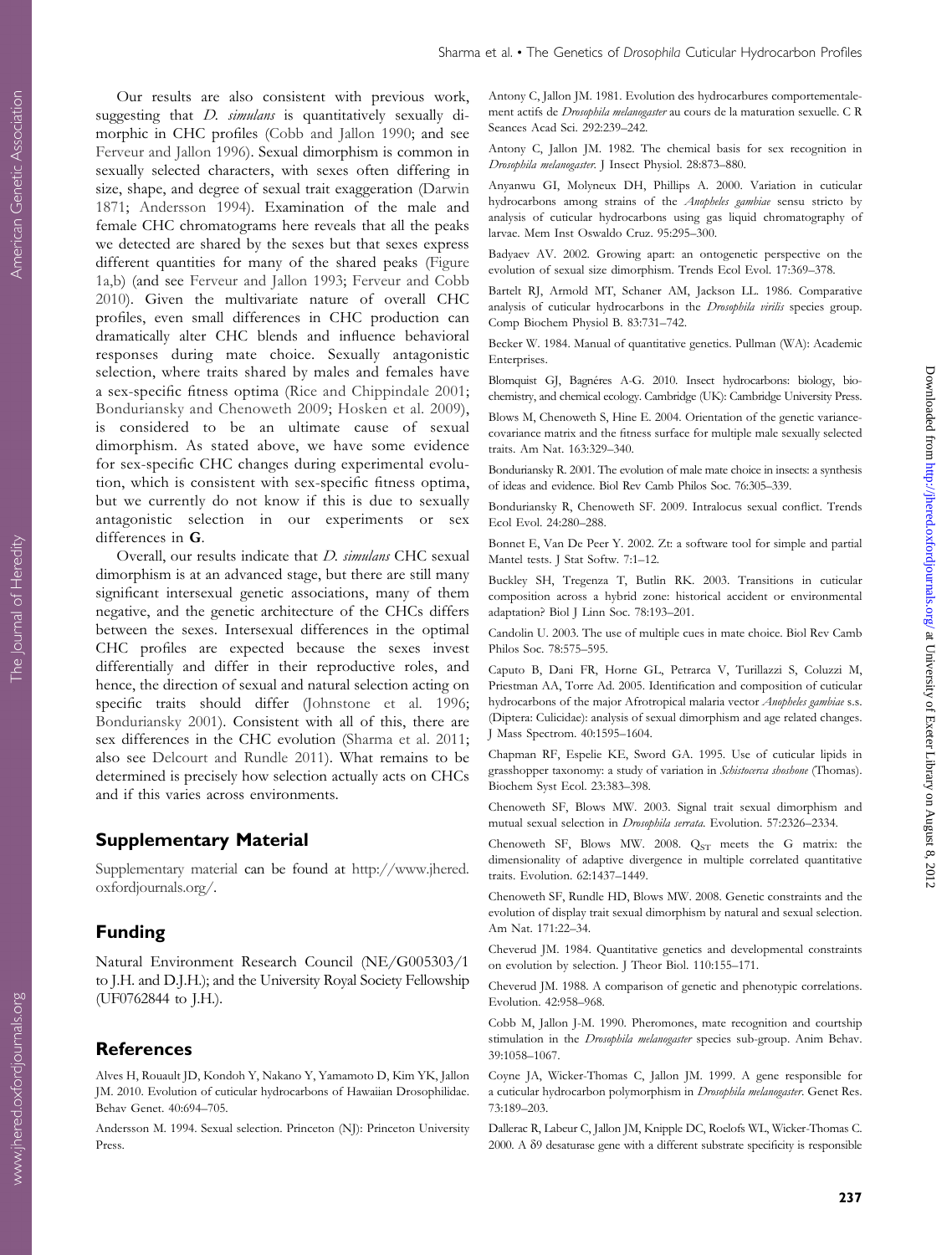<span id="page-8-0"></span>for the cuticular diene hydrocarbon polymorphism in Drosophila melanogaster. Proc Natl Acad Sci U S A. 97:9449–9454.

Darwin C. 1871. The descent of man and selection in relation to sex. London: John Murray.

David JR, Gibert P, Legout H, Petavy G, Capy P, Moreteau B. 2005. Isofemale lines in Drosophila: an empirical approach to quantitative trait analysis in natural populations. Heredity. 94:3–12.

Delcourt M, Rundle HD. 2011. Condition dependence of a multicomponent sexual display trait in Drosophila serrata. Am Nat. 177:812–823.

Estrada-Peña A, Gray JS, Kahl O. 1996. Variability in cuticular hydrocarbons and phenotypic discrimination of Ixodes ricinus populations (Acarina: Ixodidae) from Europe. Exp Appl Acarol. 20:457–466.

Everaerts C, Farine JP, Cobb M, Ferveur JF. 2010. Drosophila cuticular hydrocarbons revisited: mating status alters cuticular profiles. Plos One. 5:e9607.

Ewing AW. 1983. Functional aspects of Drosophila courtship. Biol Rev Camb Philos Soc. 58:275–292.

Falconer DS, Mackay TFC. 1996. Introduction to quantitative genetics. New York: Longman.

Fang S, Takahashi A, Wu CI. 2002. A mutation in the promoter of desaturase 2 is correlated with sexual isolation between Drosophila behavioral races. Genetics. 162:781–784.

Ferveur JF. 1991. Genetic control of pheromones in *Drosophila simulans*. I. Ngbo, a locus on the second chromosome. Genetics. 128:293–301.

Ferveur JF. 1997. The pheromonal role of cuticular hydrocarbons in Drosophila melanogaster. Bioessays. 19:353–358.

Ferveur JF. 2005. Cuticular hydrocarbons: their evolution and roles in Drosophila pheromonal communication. Behav Genet. 35:279–295.

Ferveur JF, Cobb M. 2010. Behavioral and evolutionary roles of cuticular hydrocarbons in Diptera. In: Blomquist GJ, Bagnéres A-G, editors. Insect hydrocarbons: biology, biochemistry, and chemical ecology. Cambridge (UK): Cambridge University Press. p. 325–343.

Ferveur JF, Jallon JM. 1993. Genetic control of pheromones in *Drosophila* simulans. II. kete, a locus on the X chromosome. Genetics. 133:561-567.

Ferveur JF, Jallon JM. 1996. Genetic control of male cuticular hydrocarbons in Drosophila melanogaster. Genet Res. 67:211–218.

Ferveur JF, Sureau G. 1996. Simultaneous influence on male courtship of stimulatory and inhibitory pheromones produced by live sex-mosaic Drosophila melanogaster. Proc R Soc Lond B Biol Sci. 263:967–973.

Foley B, Chenoweth SF, Nuzhdin SV, Blows MW. 2007. Natural genetic variation in cuticular hydrocarbon expression in male and female Drosophila melanogaster. Genetics. 175:1465–1477.

Gibert P, Moreteau B, Moreteau JC, David JR. 1998. Genetic variability of quantitative traits in *Drosophila melanogaster* (fruit fly) natural populations: analysis of wild-living flies and of several laboratory generations. Heredity. 80:326–335.

Gomes CCG, Trigo JR, Eiras AE. 2008. Sex pheromone of the American warble fly, *Dermatobia hominis*: the role of cuticular hydrocarbons. J Chem Ecol. 34:636–646.

Greenspan RJ, Ferveur JF. 2000. Courtship in Drosophila. Annu Rev Genet. 34:205–232.

Grillet M, Dartevelle L, Ferveur JF. 2006. A Drosophila male pheromone affects female sexual receptivity. Proc R Soc Lond B Biol Sci. 273:315–323.

Grinsted L, Bilde T, d'Ettorre P. 2011. Cuticular hydrocarbons as potential kin recognition cues in a subsocial spider. Behav Ecol. 22:1187–1194.

Harano T, Okada K, Nakayama S, Miyatake T, Hosken DJ. 2010. Intralocus sexual conflict unresolved by sex-limited trait expression. Curr Biol. 20:2036–2039.

Hebets EA, Papaj DR. 2005. Complex signal function: developing a framework of testable hypotheses. Behav Ecol Sociobiol. 57:197–214.

Hine E, Chenoweth SF, Blows MW. 2004. Multivariate quantitative genetics and the lek paradox: genetic variance in male sexually selected traits of Drosophila serrata under field conditions. Evolution. 58:2754–2762.

Hoffmann AA, Hallas R, Sinclair C, Mitrovski P. 2001. Levels of variation in stress resistance in Drosophila among strains, local populations, and geographic regions: patterns for desiccation, starvation, cold resistance, and associated traits. Evolution. 55:1621–1630.

Hoffmann AA, Parsons PA. 1988. The analysis of quantitative variation in natural populations with isofemale strains. Genet Sel Evol. 20:87–98.

Hosken DJ, House CM. 2011. Sexual selection. Curr Biol. 21:R62–R65.

Hosken DJ, Stockley P, Tregenza T, Wedell N. 2009. Monogamy and the battle of the sexes. Annu Rev Entomol. 54:361–378.

Hosken DJ, Taylor ML, Hoyle K, Higgins S, Wedell N. 2008. Attractive males have greater success in sperm competition. Curr Biol. 18:R553–R554.

Howard RW. 1993. Cuticular hydrocarbons and chemical communication. In: Stanley-Samuelson DW, Nelson DR, editors. Insect lipids: chemistry, biochemistry and biology. Lincoln (NE): University of Nebraska Press. p. 179–226.

Howard RW, Blomquist GJ. 2005. Ecological, behavioral, and biochemical aspects of insect hydrocarbons. Annu Rev Entomol. 50:371–393.

Ingleby FC, Hunt J, Hosken DJ. 2010. The role of genotype-byenvironment interactions in sexual selection. J Evol Biol. 23:2031–2045.

Jallon JM. 1984. A few chemical words exchanged by *Drosophila* during courtship and mating. Behav Genet. 14:441–478.

Jennions MD, Petrie M. 1997. Variation in mate choice and mating preferences: a review of causes and consequences. Biol Rev Camb Philos Soc. 72:283–327.

Johansson BG, Jones TM. 2007. The role of chemical communication in mate choice. Biol Rev Camb Philos Soc. 82:265–289.

Johansson BG, Jones TM, Widemo F. 2005. Cost of pheromone production in a lekking Drosophila. Anim Behav. 69:851–858.

Johnstone RA. 1997. The tactics of mutual mate choice and competitive search. Behav Ecol Sociobiol. 40:51–59.

Johnstone RA, Reynolds JD, Deutsch JC. 1996. Mutual mate choice and sex differences in choosiness. Evolution. 50:1382–1391.

Kent C, Azanchi R, Smith B, Formosa A, Levine JD. 2008. Social context influences chemical communication in *D. melanogaster* males. Curr Biol. 18:1384–1389.

Kodric-Brown A, Nicoletto P. 2001. Female choice in the guppy (Poecilia reticulata): the interaction between male color and display. Behav Ecol Sociobiol. 50:346–351.

Krupp JJ, Kent C, Billeter JC, Azanchi R, So AKC, Schonfeld JA, Smith BP, Lucas C, Levine JD. 2008. Social experience modifies pheromone expression and mating behavior in male *Drosophila melanogaster*. Curr Biol. 18:1373–1383.

Labeur C, Dallerac R, Wicker-Thomas C. 2002. Involvement of desat1 gene in the control of Drosophila melanogaster pheromone biosynthesis. Genetica. 114:269–274.

Lacaille F, Hiroi M, Twele R, Inoshita T, Umemoto D, Maniere G, Marion-Poll F, Ozaki M, Francke W, Cobb M, et al. 2007. An inhibitory sex pheromone tastes bitter for Drosophila males. PLoS One. 2:e661.

Lande R. 1980. Sexual dimorphism, sexual selection, and adaptation in polygenic characters. Evolution. 34:292–305.

Liimatainen JO, Jallon JM. 2007. Genetic analysis of cuticular hydrocarbons and their effect on courtship in *Drosophila virilis* and *D. lummei*. Behav Genet. 37:713–725.

Lockey KH. 1988. Lipids of the insect cuticle: origin, composition and function. Comp Biochem Physiol B Biochem Mol Biol. 89:595–645.

Luyten I. 1982. Intraspecific and interspecific variations of the cuticular hydrocarbons in Drosophila simulans and related species. C R Seances Acad Sci. 295:733–736.